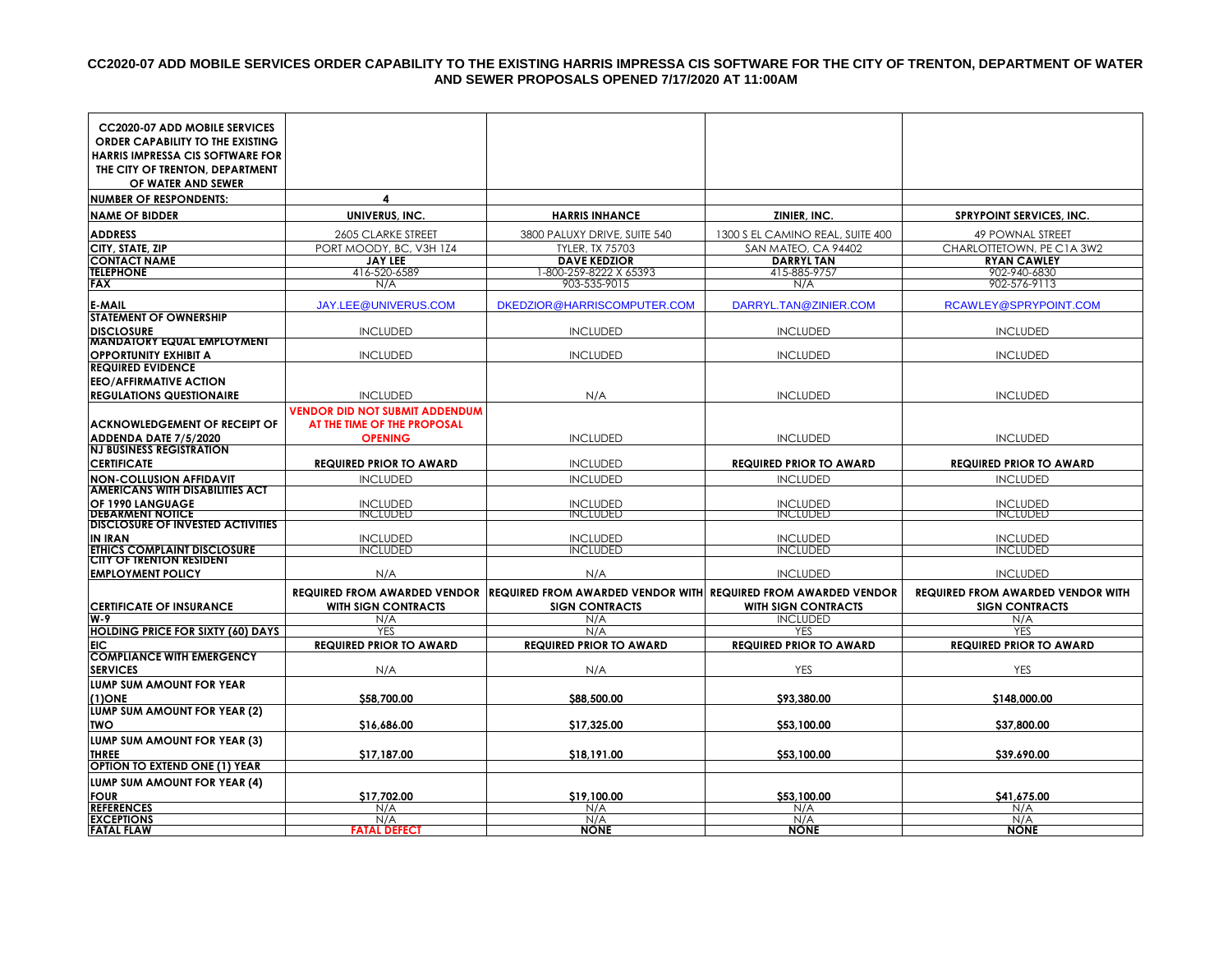### PROPOSAL VENDOR MUST COMPLETE TO ADD MOBILE SERVICE ORDER CAPABILITY TO THE EXISTING HARRIS IMPRESSA CIS SOFTWARE

The undersigned respondent declares that he/she has read the Notice of Request for Proposal, Instructions to Respondents, Affidavits and Scope of Services, Requirements, Evaluation Criteria attached, that he/she has determined the conditions affecting the proposal agrees, if this proposal is accepted, to furnish and deliver the following:

The fee proposal shall be submitted with lump sum amounts for the phases of work listed above in II. Scope of Work A - G. Where the work will be conducted in different segments, the proposed lump sum fee shall be itemized for each of those segments. Each lump sum fee shall be supported with estimated hours for the various job classifications and the respective hourly rates.

The proposal should specify any materials, documents and information that the proposing firm believes that City will be expected to provide and any tasks the respondent believes that the City must carry out in order for the work to take place successfully.

Respondents are welcome to submit their own proposal page with their breakdowns whichever is in the best interest of the City of Trenton.

| LUMP SUM AMOUNT FOR YEAR ONE         | $$.58,700$ * |
|--------------------------------------|--------------|
| LUMP SUM AMOUNT FOR YEAR TWO         | \$16,686     |
| LUMP SUM AMOUNT FOR YEAR THREE       |              |
| <b>OPTION TO EXTEND ONE (1) YEAR</b> |              |
| LUMP SUM AMOUNT FOR YEAR FOUR        | \$ 17,702    |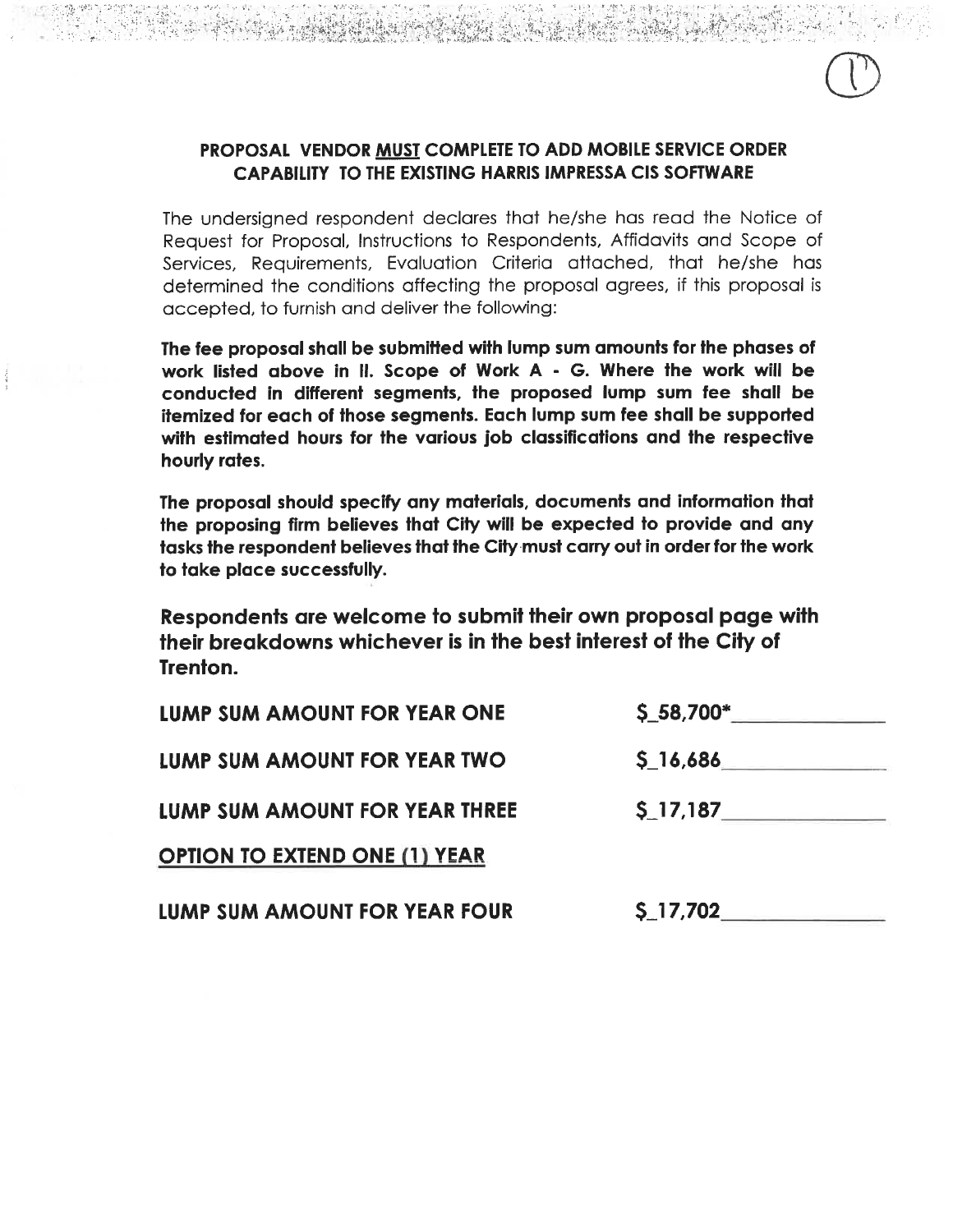





### **PROPOSAL**

### VENDOR MUST COMPLETE TO ADD MOBILE SERVICE ORDER CAPABILITY TO THE EXISTING **HARRIS IMPRESA CIS SOFTWARE**

The undersigned respondent declares that he/she has read the Notice of Request for Proposal, Instructions to Respondents, Affidavits and Scope of Services, Requirements, Evaluation Criteria attached, that he/she has determined the conditions affecting the proposal agrees, if this proposal is accepted, to furnish and deliver the following:

The fee proposal shall be submitted with lump sum amounts for the phases of work listed above in II. Scope of Work  $\widetilde{\mathbb{Z}}$ 4 - G. Where the work will be conducted in different segments, the proposed lump sum fee shall be itemized for each of those segments. Each lump sum fee shall be supported with estimated hours for the various job classifications and the respective hourly rates.

The proposal should specify any materials, documents and information that the proposing firm believes that City will be expected to provide and any tasks the respondent believes that the City must carry out in order for the work to take place successfully.

Respondents are welcome to submit their own proposal page with their breakdowns whichever is in the best interest of the City of Trenton.

| LUMP SUM AMOUNT FOR YEAR ONE   | \$88,500.00 |
|--------------------------------|-------------|
| LUMP SUM AMOUNT FOR YEAR TWO   | \$17,325.00 |
| LUMP SUM AMOUNT FOR YEAR THREE | \$18,191.00 |

**TOTAL FOR YEARS ONE, TWO AND THREE** \$124,016.00

### **OPTION TO EXTEND ONE (1) YEAR LUMP SUM AMOUNT FOR YEAR FOUR** \$19,100.00

CC2020-04 TO ADD MOBILE SERVICE ORDER CAPABILITY TO THE EXISTING HARRIS IMPRESSA CIS SOFTWARE

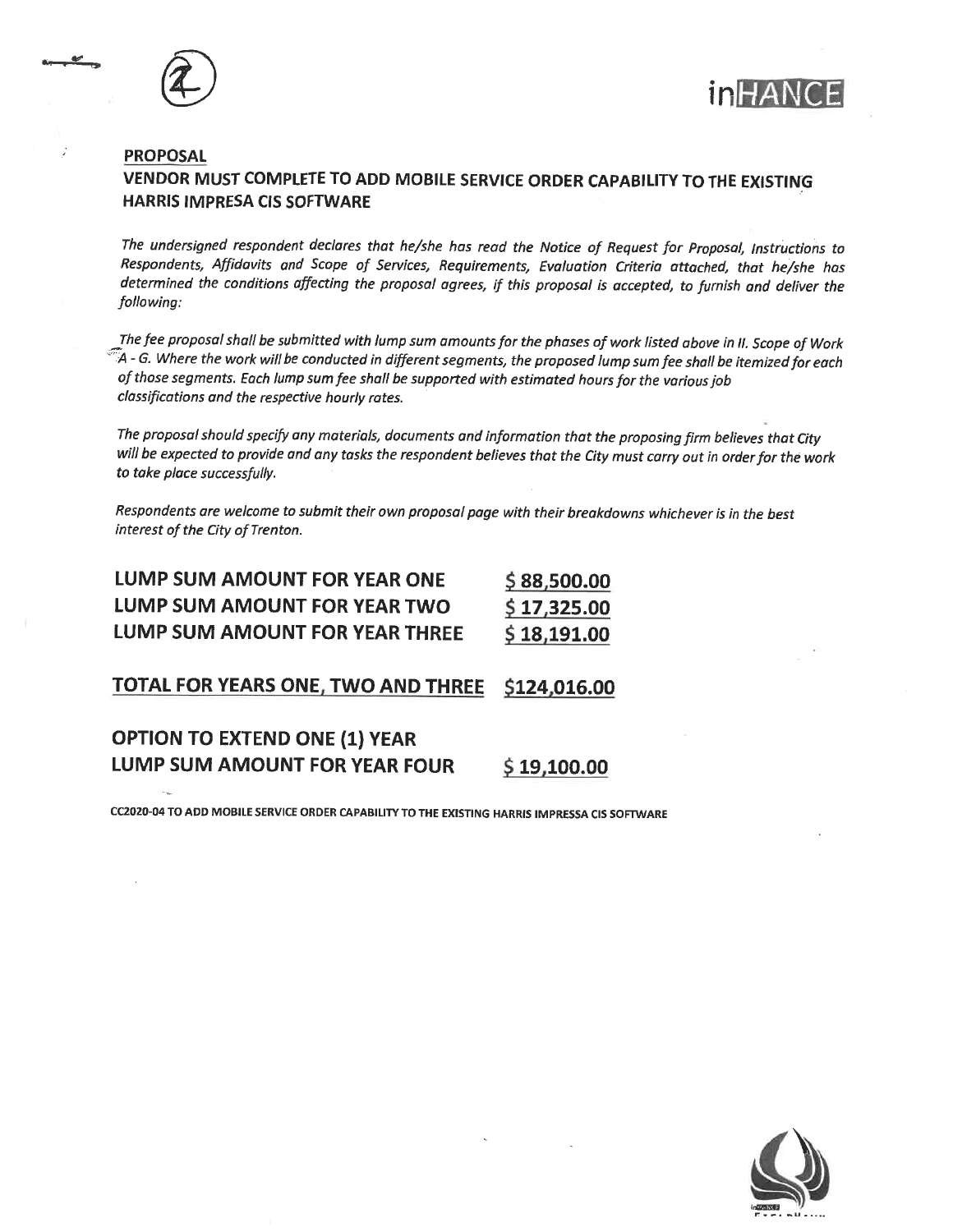

### **PROPOSAL VENDOR MUST COMPLETE** TO ADD MOBILE SERVICE ORDER CAPABILITY TO THE EXISTING HARRIS IMPRESSA CIS SOFTWARE

The undersigned respondent declares that he/she has read the Notice of Request for Proposal, Instructions to Respondents, Affidavits and Scope of Services, Requirements, Evaluation Criteria attached, that he/she has determined the conditions affecting the proposal garees, if this proposal is accepted, to furnish and deliver the following:

The fee proposal shall be submitted with lump sum amounts for the phases of work listed above in II. Scope of Work A - G. Where the work will be conducted in different segments, the proposed lump sum fee shall be itemized for each of those segments. Each lump sum fee shall be supported with estimated hours for the various job classifications and the respective hourly rates.

The proposal should specify any materials, documents and information that the proposing firm believes that City will be expected to provide and any tasks the respondent believes that the City must carry out in order for the work to take place successfully.

Respondents are welcome to submit their own proposal page with their breakdowns whichever is in the best interest of the City of Trenton.

| LUMP SUM AMOUNT FOR YEAR ONE         | S <sup>93, 380</sup> |
|--------------------------------------|----------------------|
| LUMP SUM AMOUNT FOR YEAR TWO         | $S = \frac{53}{100}$ |
| LUMP SUM AMOUNT FOR YEAR THREE       | $\epsilon$ 53, 100   |
| <b>OPTION TO EXTEND ONE (1) YEAR</b> |                      |
| LUMP SUM AMOUNT FOR YEAR FOUR        | 53, 100              |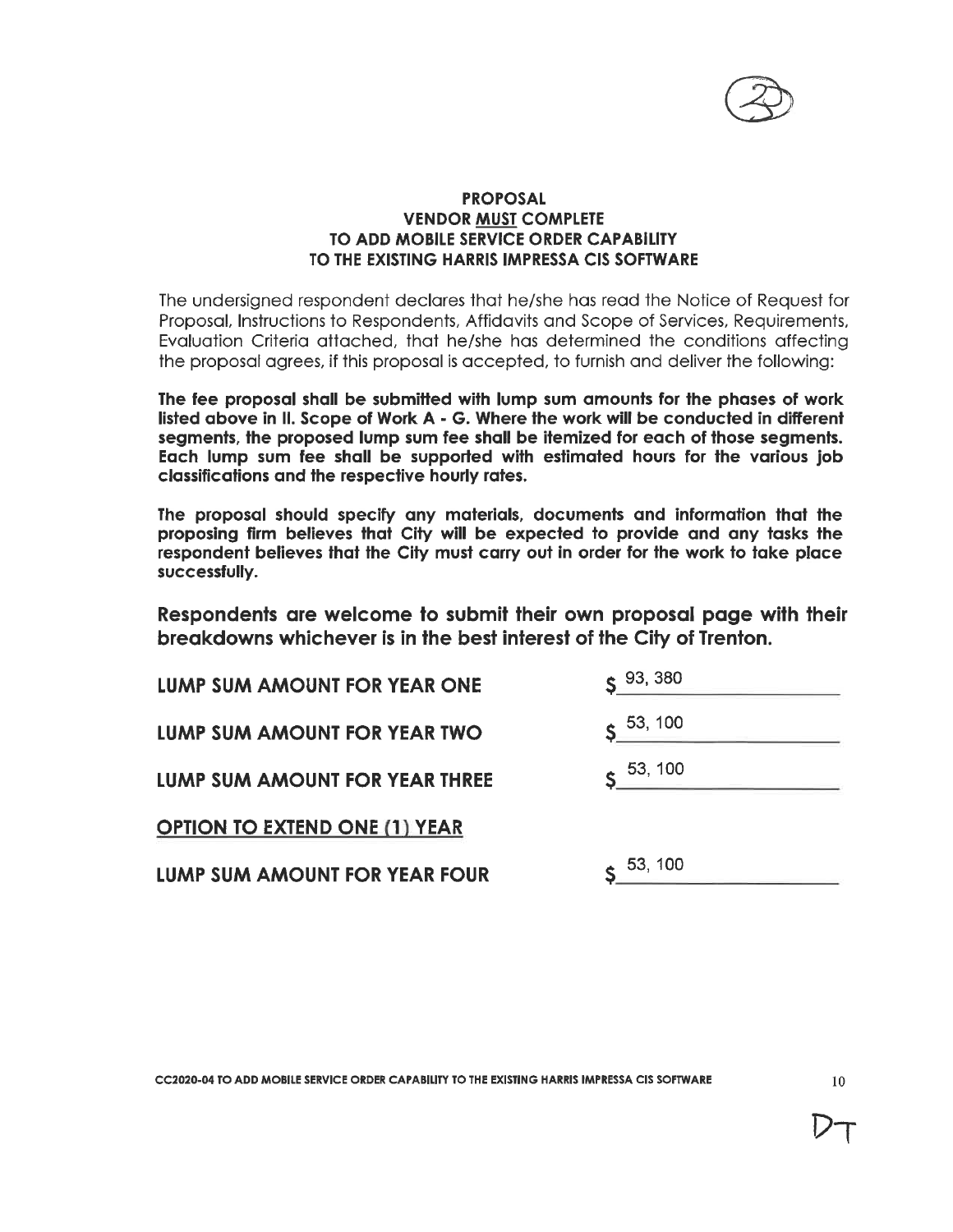### **Fee Proposal**



 $\Omega$ 

### **PROPOSAL VENDOR MUST COMPLETE** TO ADD MOBILE SERVICE ORDER CAPABILITY TO THE EXISTING HARRIS IMPRESSA CIS SOFTWARE

The undersigned respondent declares that he/she has read the Notice of Request for Proposal, Instructions to Respondents, Affidavits and Scope of Services, Requirements. Evaluation Criteria attached, that he/she has determined the conditions affecting the proposal agrees, if this proposal is accepted, to furnish and deliver the following:

The fee proposal shall be submitted with lump sum amounts for the phases of work listed above in il. Scope of Work A - G. Where the work will be conducted in different segments, the proposed lump sum fee shall be itemized for each of those segments. Each lump sum tee shall be supported with estimated hours for the various job classifications and the respective hourly rates.

The proposal should specify any materials, documents and information that the proposing firm believes that City will be expected to provide and any tasks the respondent believes that the City must carry out in order for the work to take place successfully.

Respondents are welcome to submit their own proposal page with their breakdowns whichever is in the best interest of the City of Trenton.

| LUMP SUM AMOUNT FOR YEAR ONE         | 5148,000 |  |
|--------------------------------------|----------|--|
| LUMP SUM AMOUNT FOR YEAR TWO         | 537,800  |  |
| LUMP SUM AMOUNT FOR YEAR THREE       | \$39.690 |  |
| <b>OPTION TO EXTEND ONE (1) YEAR</b> |          |  |
| LUMP SUM AMOUNT FOR YEAR FOUR        | 541.675  |  |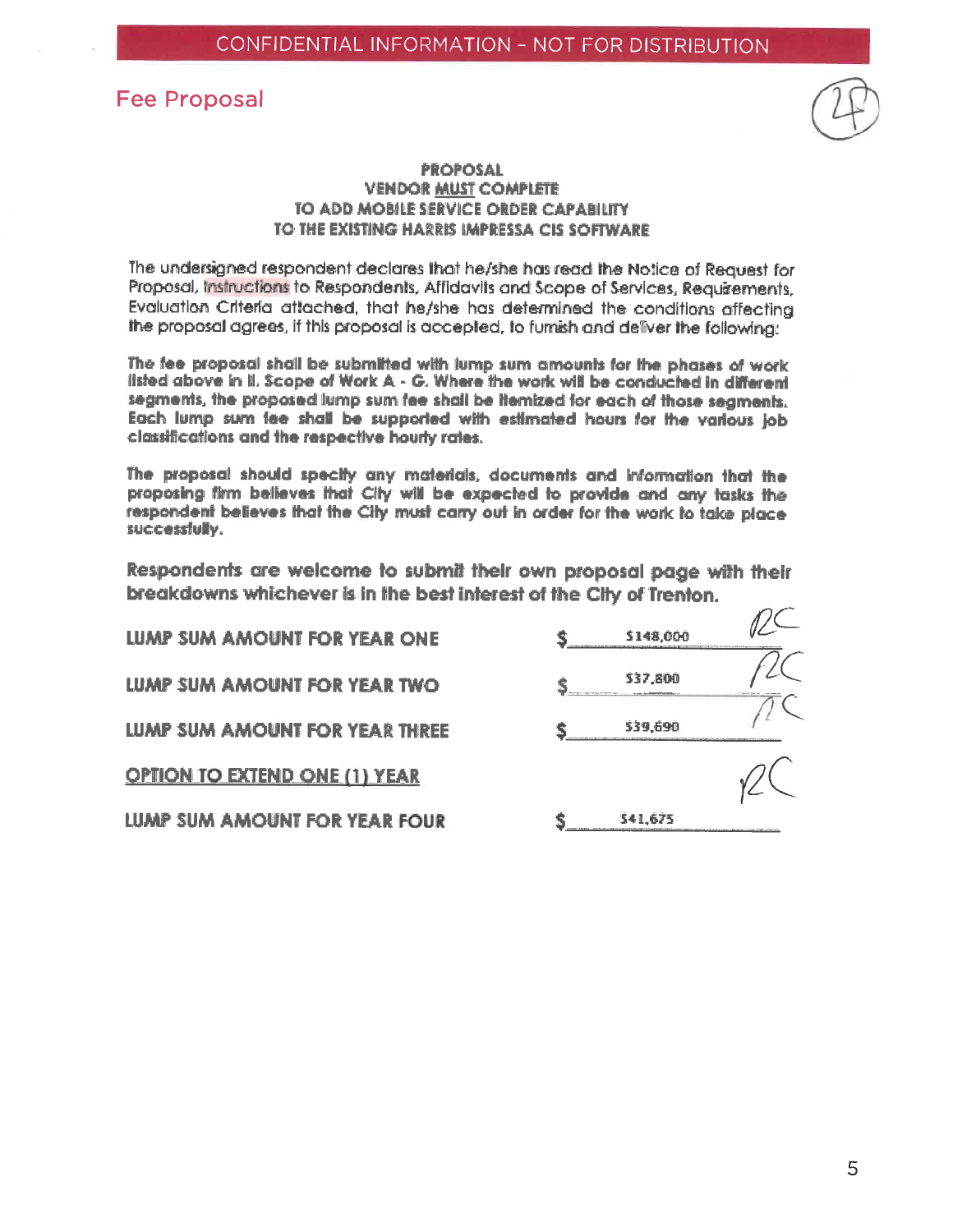### **SpryPoint Quote Sheet**

### **Pricing Summary - SpryMobile**

## **SpryPoint**

### **City of Trenton**

|            | <b>Annual Cost</b> | Implementation Cost | <b>Solution Cost</b> |
|------------|--------------------|---------------------|----------------------|
| SpryMobile |                    |                     | $\sim$               |
| 30 users   | 36,000             | 112.000             | 148,000              |
| Total      | 36,000             | 112,000             | 148.000              |

**Notes** 

1. All SpryPoint solutions are delivered in the cloud and little to no hardware is required.

2. SpryMobile Users cost \$100/User/Month.<br>3. Payment Terms are net 30 days.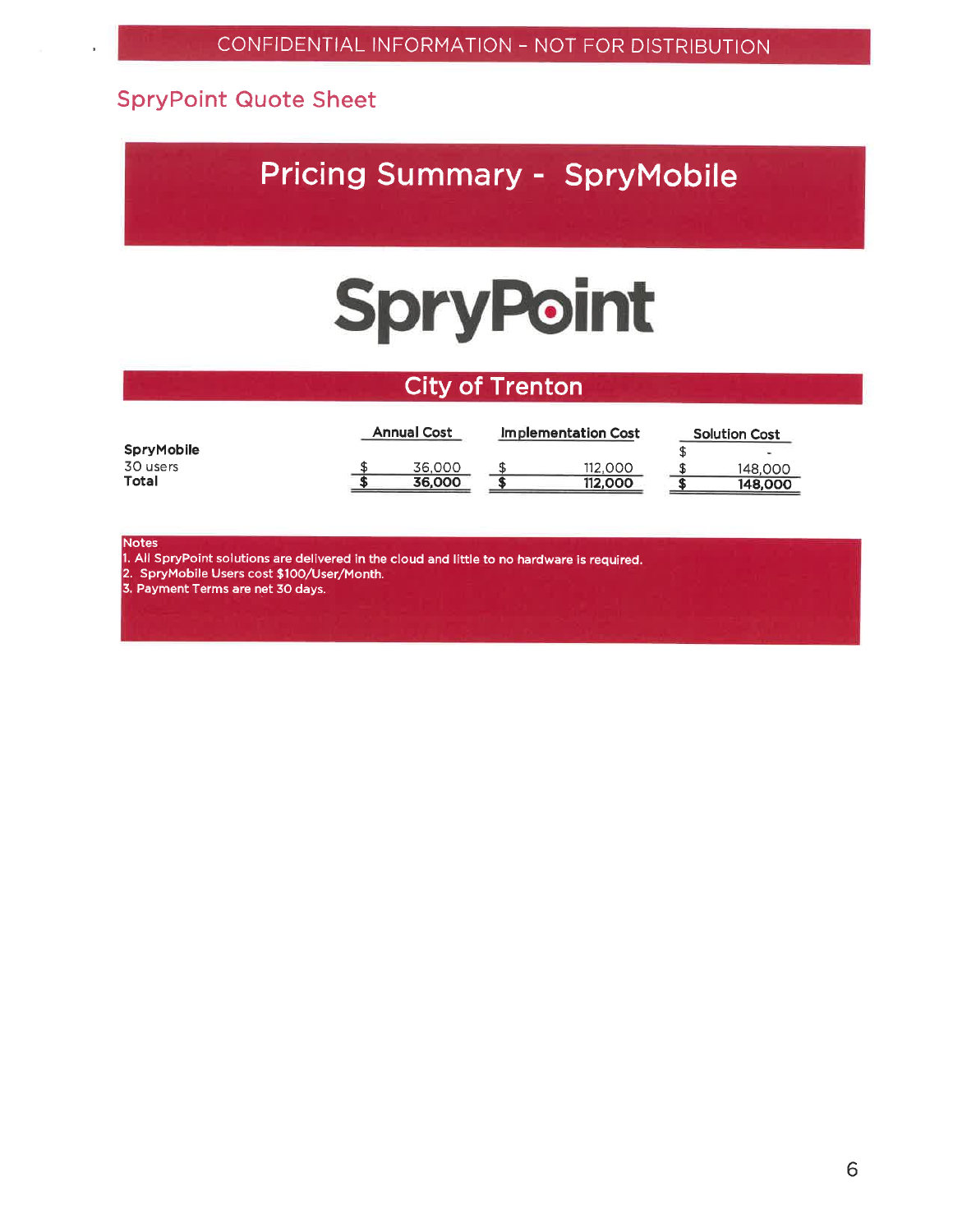### SpryPoint 3 Year Total Cost of Ownership (TCO)

### 3 Year Total Cost of Ownership with Option for Year 4

# **SpryPoint**

|                                                                                          |                                                       |                    |         | <b>City of Trenton</b>                                              |                                                          |                                                |                  |
|------------------------------------------------------------------------------------------|-------------------------------------------------------|--------------------|---------|---------------------------------------------------------------------|----------------------------------------------------------|------------------------------------------------|------------------|
| <b>Software as a Service Fees</b>                                                        | Year <sub>1</sub>                                     |                    |         | Year <sub>2</sub>                                                   | Year 3                                                   |                                                | Year 4           |
| SpryMobile - Mobile Field Service<br>Total                                               | \$                                                    | 36,000<br>36,000   | \$      | 37,800<br>37,800                                                    | 39,690<br>39,690                                         |                                                | 41.675<br>41,675 |
| Implementation                                                                           |                                                       |                    |         |                                                                     |                                                          |                                                |                  |
| Implementation<br>Total                                                                  | Year <sub>1</sub>                                     | 112,000<br>112,000 | \$<br>S | Year <sub>2</sub>                                                   | Year <sub>3</sub>                                        |                                                | Year 4           |
| <b>Maintenance &amp; Support</b>                                                         |                                                       |                    |         |                                                                     |                                                          |                                                |                  |
| Hardware<br>Upgrades & Ongoing Support                                                   | Year <sub>1</sub><br>Included<br>Included<br>Included |                    |         | Year <sub>2</sub><br><b>Included</b><br><b>Included</b><br>Included | Year 3<br>Included<br><b>Included</b><br><b>Included</b> | Included<br><b>Included</b><br><b>Included</b> | Year 4           |
| All SpryPoint solutions are delivered in the cloud and little to no bardware is required |                                                       |                    |         | <b>Total 3 Cost of Ownership</b>                                    |                                                          | \$                                             | 225,490          |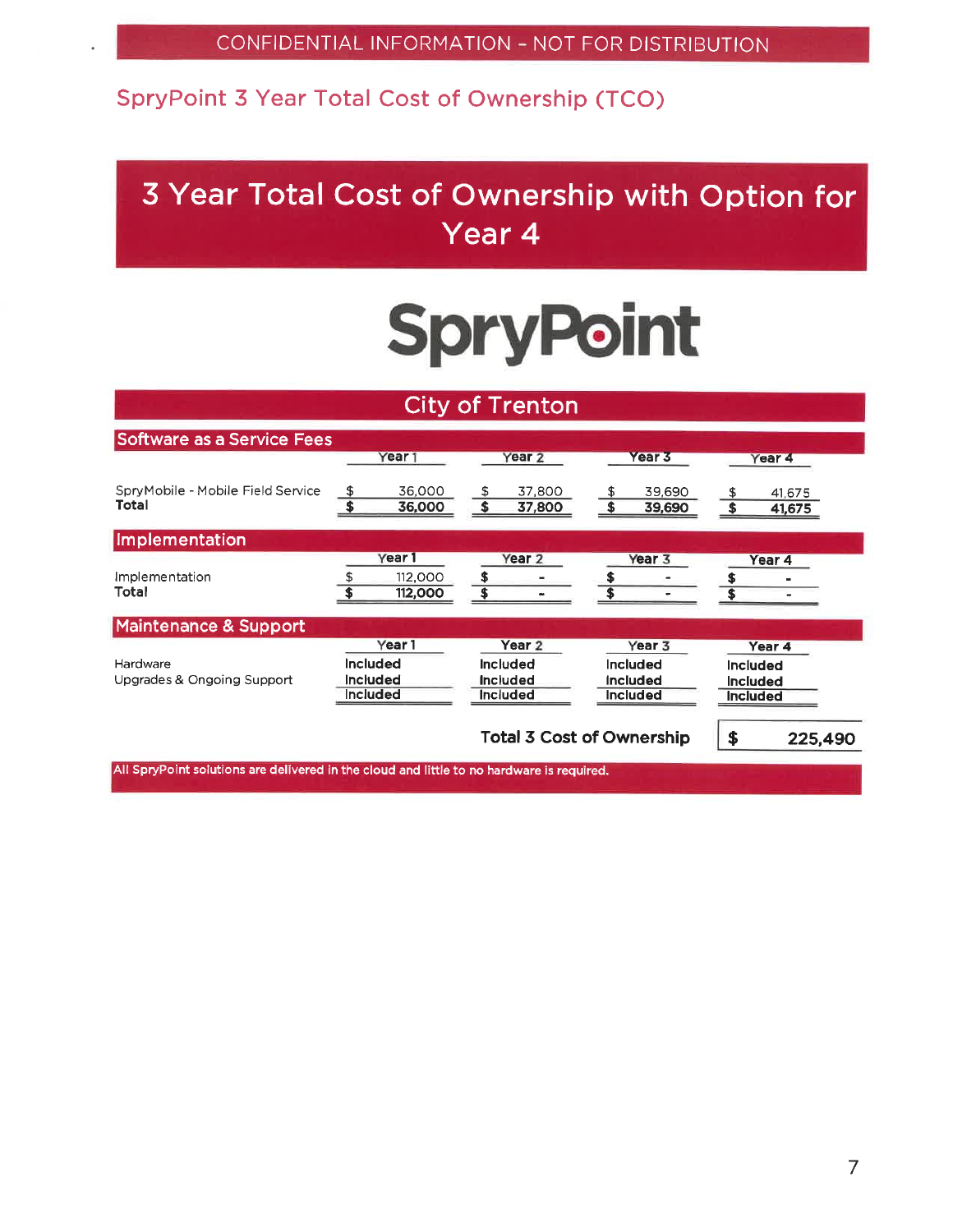### **Professional Services Rates**

 $\lambda$ 

| <b>Resource</b>            | <b>Hourly Rate</b> |  |
|----------------------------|--------------------|--|
| <b>Project Manager</b>     | \$175              |  |
| Implementation Specialists |                    |  |
| Developers                 | \$175              |  |